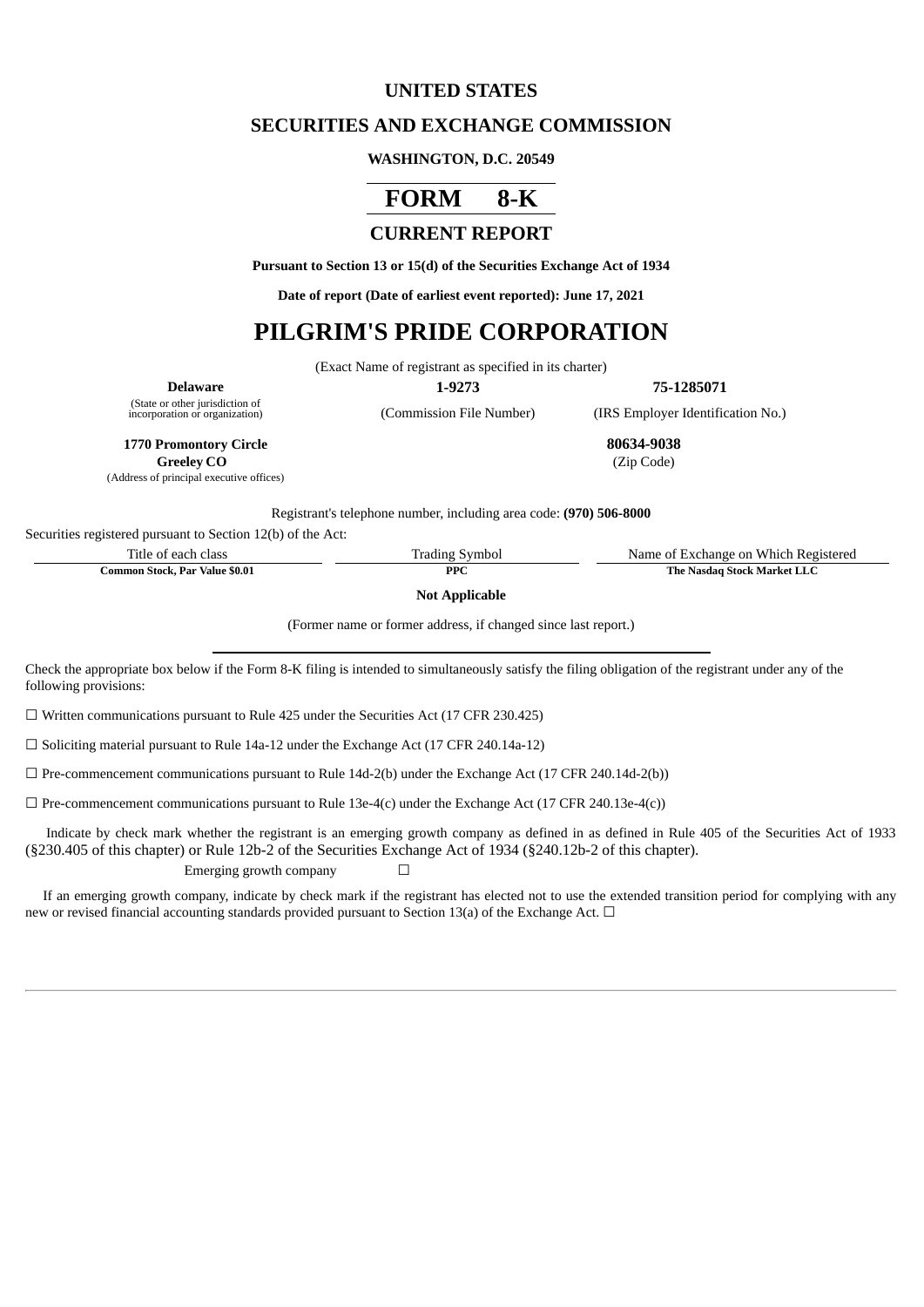### **Item 1.01 Entry into a Material Definitive Agreement.**

#### *Sale and purchase agreement*

On June 17, 2021, Pilgrim's Pride Corporation (the "Company") entered into a sale and purchase agreement (the "SPA") with Kerry Group plc, a public limited company incorporated in the Republic of Ireland and listed on the Irish Stock Exchange (the "Seller") and certain wholly-owned subsidiaries of the Company, Onix Investments UK Limited, a company incorporated in England and Wales, and Arkose Investments ULC, a company incorporated in the Republic of Ireland (together, the "Designated Buyers"), pursuant to which the Designated Buyers shall acquire the entire issued share capital of certain target companies which are wholly-owned indirect subsidiaries of the Seller, that conduct the meats and meals businesses of the Seller ("Kerry Meats" and "Kerry Meals" respectively) in the United Kingdom and Ireland (the "Target Companies") for an aggregate purchase price of £680,000,000 (or approximately \$952,000,000 based on a USD to GBP exchange rate of 1.40 as of June 16, 2021) (the "Acquisition") to be paid by the Designated Buyers (or, failing which, by the Company) in cash upon the Closing (the "Closing"), subject to certain routine closing adjustments in respect of working capital and net indebtedness.

Kerry Meats is a leading manufacturer of branded and private label meats, meat snacks and food-to-go products in the United Kingdom and Ireland, and Kerry Meals is a leading ethnic chilled and frozen ready meals business in the United Kingdom. The inclusion of the Kerry Meats and Kerry Meals business follows the Company's strategy to add further breadth into its prepared and branded products segment and enhance its well-balanced portfolio of products, geographies and customer base.

The SPA contains customary warranties from the Seller and the Company. The SPA also contains covenants of the Seller and the Company customary for a transaction such as this, including: (i) from the Seller that, prior to Closing, the business of the Target Companies is carried on as a going concern in the manner carried on prior to June 17, 2021; (ii) certain non-competition obligations on the Seller and its group post-Closing; (iii) certain non-solicitation obligations on the Seller and its group and the Company and its group post-Closing; and (iv) certain obligations on the Seller and the Company related to finalizing the separation of the Target Companies from the Seller's group; and (v) from the Company to use all reasonable endeavors to ensure that the conditions to Closing are satisfied as soon as reasonably practicable, including offering any necessary commitments that are not material in the view of the parties to the SPA, acting reasonably. The SPA also contains certain indemnities given by the Seller for the purposes of allocating contractual risk, including in respect of certain reorganization steps in respect of the Target Companies which occurred prior to signing of the SPA, and certain specified pensions, employment and environmental matters relating to the Target Companies. Subject to certain limitations and conditions set forth in the SPA, the Seller and the Company will be responsible to each other from and after Closing for, among other things, certain breaches or inaccuracies of the warranties, covenants and indemnities contained in the SPA.

The Closing is expected to occur during the Company's fourth fiscal quarter, subject to the receipt of merger control approvals in the UK and Republic of Ireland. The Closing is not subject to a financing condition. The SPA contains certain customary termination rights, including automatic termination if the conditions to Closing are not satisfied by June 17, 2022 and a right for the Company to terminate the SPA if certain specified material adverse change events arise or occur at any time before the Closing.

The foregoing description of the SPA does not purport to be complete and is qualified in its entirety by reference to the full text of the SPA, which the Company will file as an exhibit to its Quarterly Report on Form 10-Q for the quarter ending June 27, 2021.